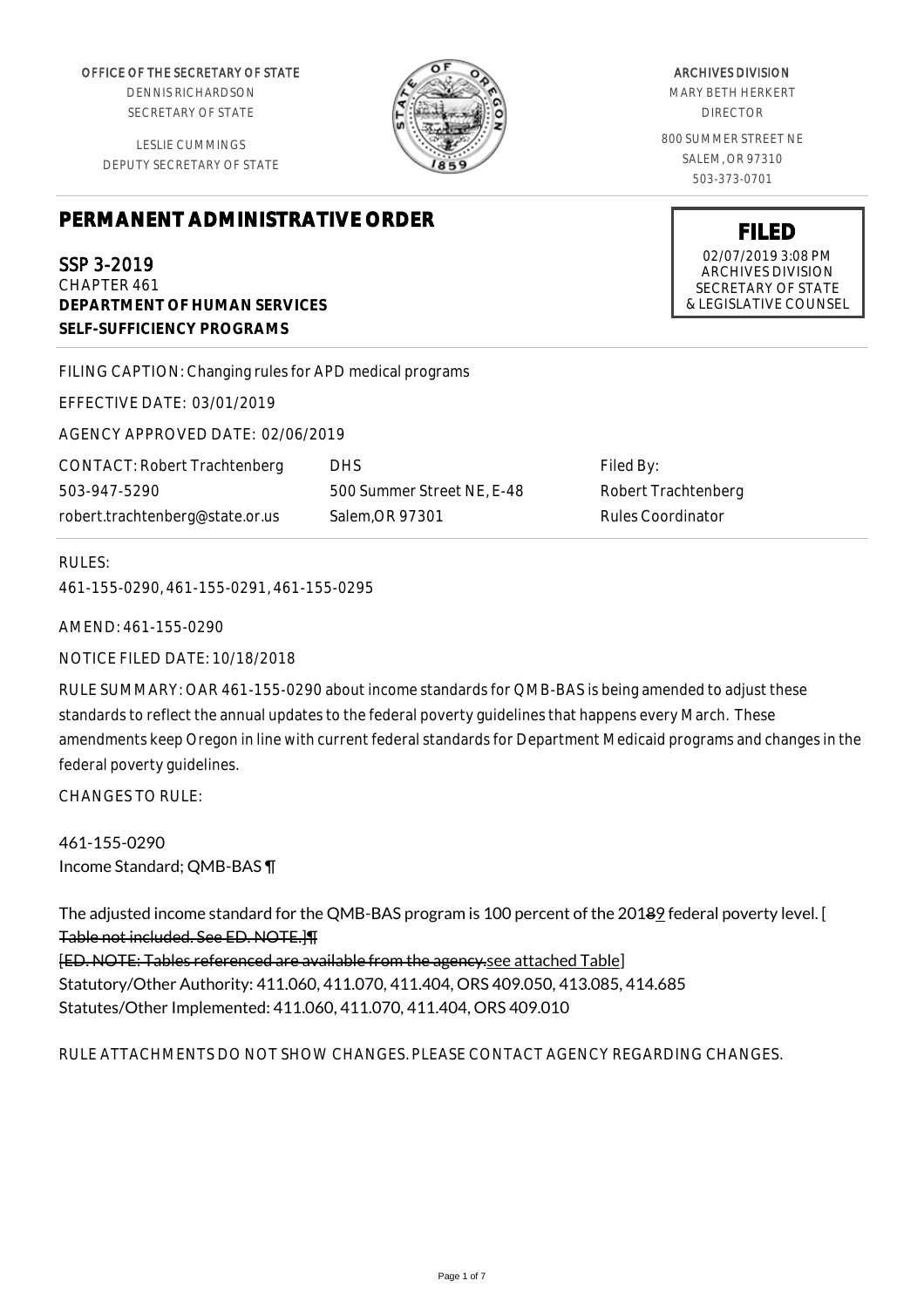## 461-155-0290 Eff. 3-1-19 Income Standard; QMB-BAS

The adjusted income standard for the QMB-BAS program is 100 percent of the 2019 federal poverty level.

QMB-BAS Adjusted Income Standard

| No. in Need Group      | Amount  |
|------------------------|---------|
| 1                      | \$1,041 |
| $\overline{2}$         | 1,410   |
| 3                      | 1,778   |
| 4                      | 2,146   |
| 5                      | 2,515   |
| 6                      | 2,883   |
| 7                      | 3,251   |
| 8                      | 3,620   |
| 9                      | 3,988   |
| 10                     | 4,356   |
| Each additional person | 369     |

Stat. Auth.: ORS 409.050, 411.060, 411.070, 411.404, 413.085, 414.685 Stats. Implemented: ORS 409.010, 411.060, 411.070, 411.404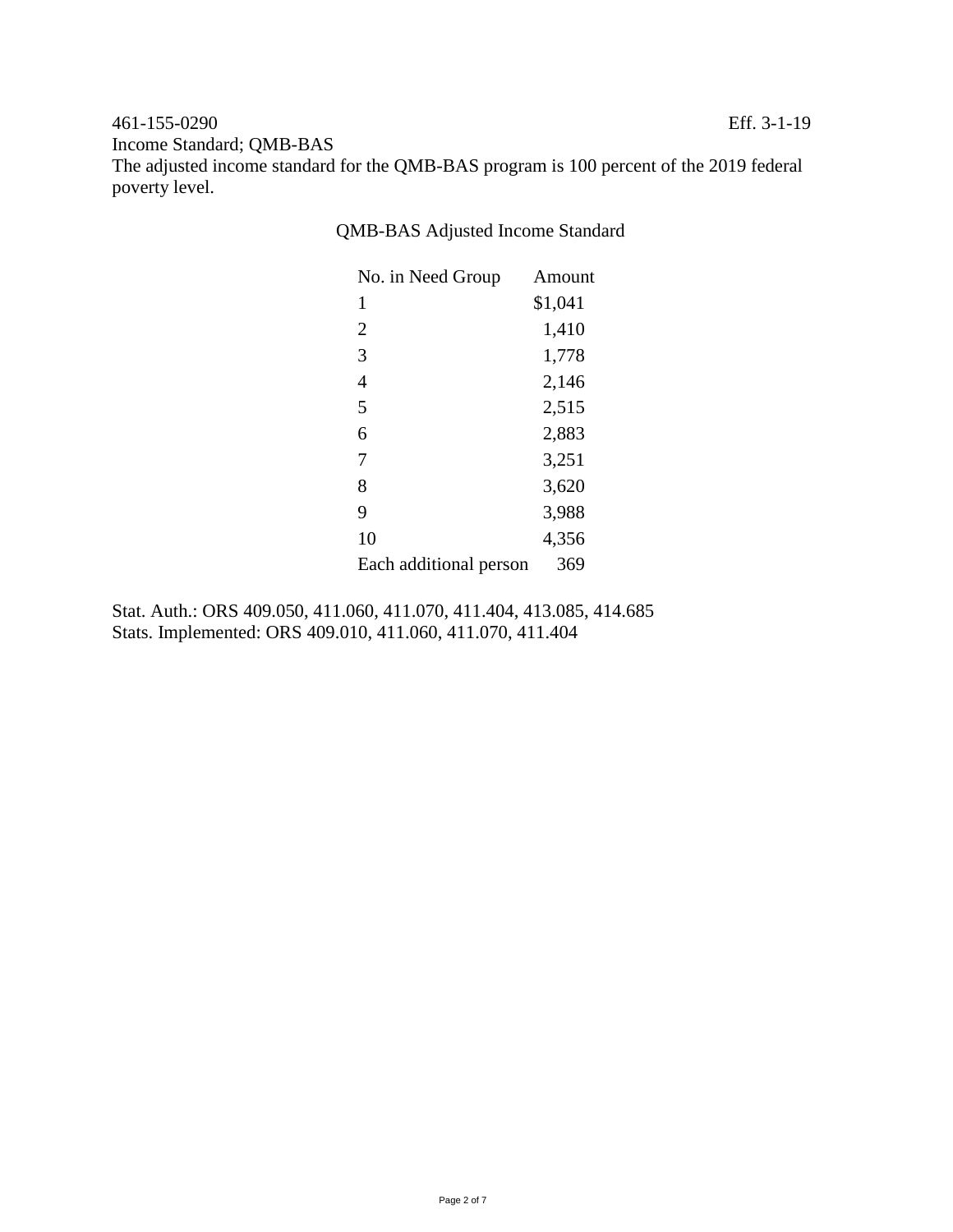#### AMEND: 461-155-0291

#### NOTICE FILED DATE: 10/18/2018

RULE SUMMARY: OAR 461-155-0291 about income standards for QMB-DW is being amended to adjust these standards to reflect the annual updates to the federal poverty guidelines that happens every March. These amendments keep Oregon in line with current federal standards for Department Medicaid programs and changes in the federal poverty guidelines.

CHANGES TO RULE:

461-155-0291 Income Standard; QMB-DW ¶

The adjusted income standard for the QMB-DW program is 200 percent of the 20189 federal poverty level (see OAR 461-155-0290). [Table not included. See ED. NOTE.]¶ [ED. NOTE: Tables referenced are available from the agency.see attached Table] Statutory/Other Authority: 411.060, 411.070, 411.404, ORS 409.050, 413.085, 414.685 Statutes/Other Implemented: 411.060, 411.070, 411.404, ORS 409.010

RULE ATTACHMENTS DO NOT SHOW CHANGES. PLEASE CONTACT AGENCY REGARDING CHANGES.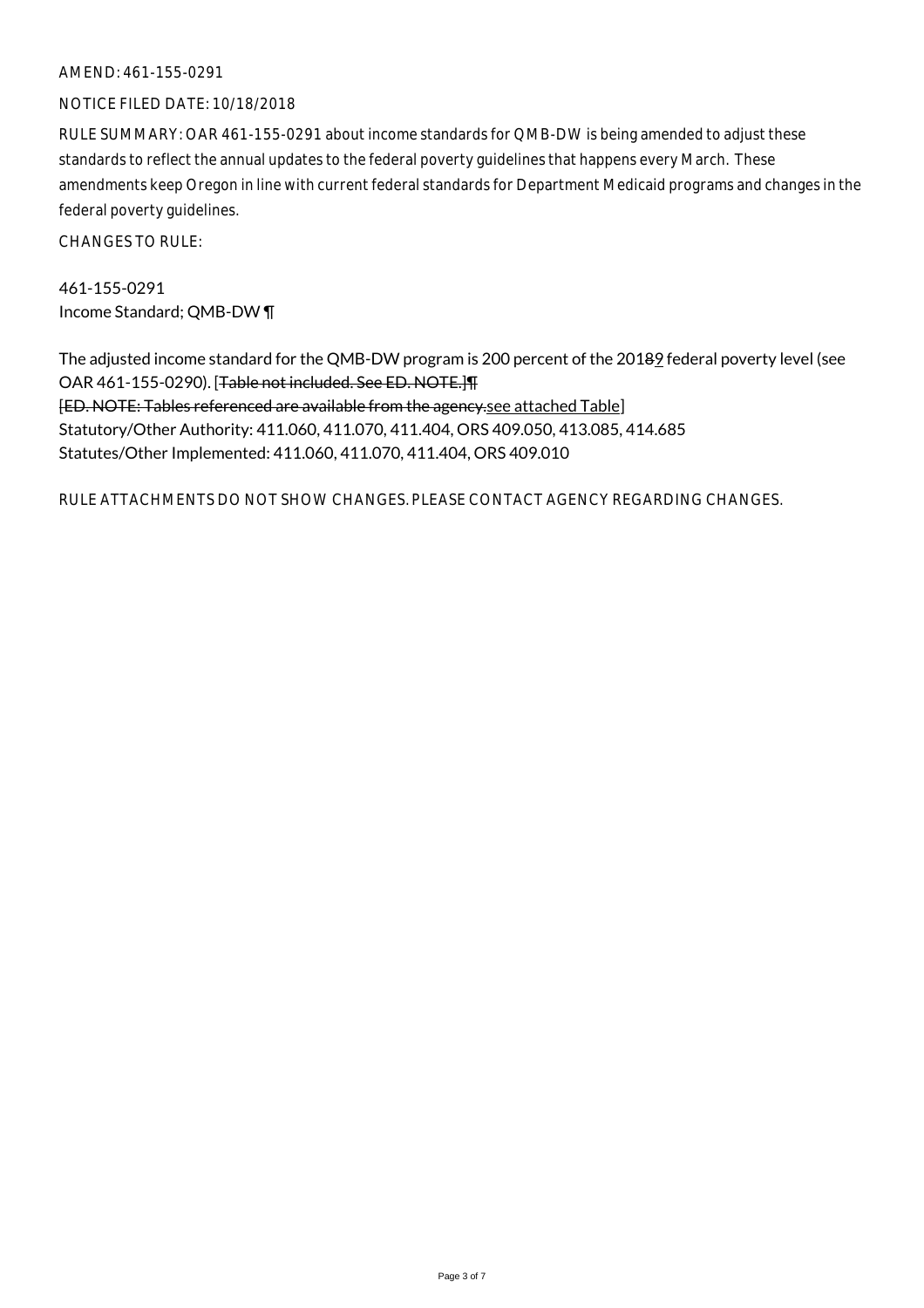461-155-0291 Eff. 3-1-19 Income Standard; QMB-DW

The adjusted income standard for the QMB-DW program is 200 percent of the 2019 federal poverty level (see OAR 461-155-0290).

QMB-DW Adjusted Income Standard

| No. in Need Group      | Amount  |
|------------------------|---------|
| 1                      | \$2,082 |
| $\overline{2}$         | 2,819   |
| 3                      | 3,555   |
| 4                      | 4,292   |
| 5                      | 5,029   |
| 6                      | 5,765   |
| 7                      | 6,502   |
| 8                      | 7,239   |
| 9                      | 7,975   |
| 10                     | 8,712   |
| Each additional person | 737     |

Stat. Auth.: ORS 409.050, 411.060, 411.070, 411.404, 413.085, 414.685 Stats. Implemented: ORS 409.010, 411.060, 411.070, 411.404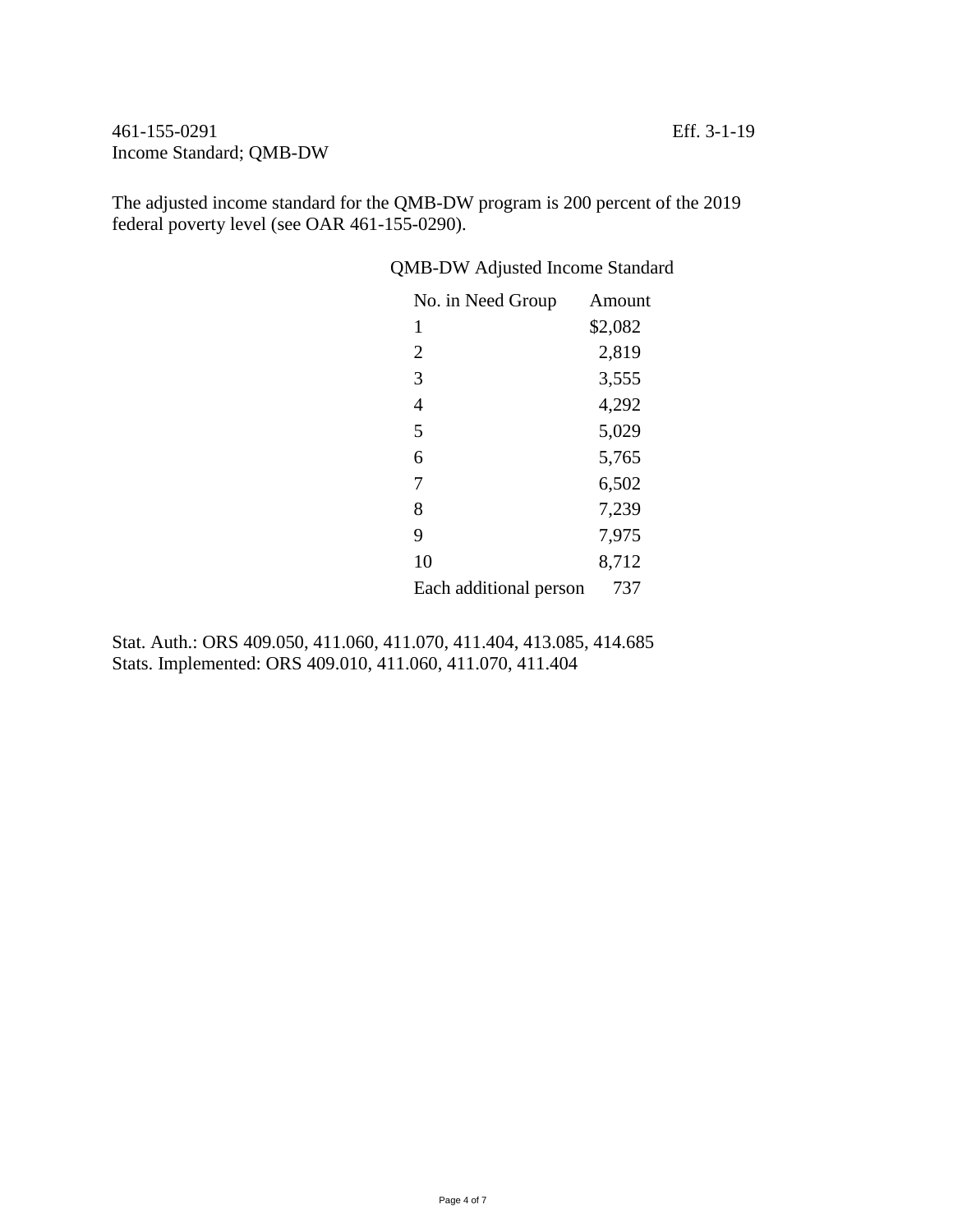### AMEND: 461-155-0295

#### NOTICE FILED DATE: 10/18/2018

RULE SUMMARY: OAR 461-155-0295 about income standards for QMB-SMB and QMB-SMF is being amended to adjust these standards to reflect the annual updates to the federal poverty guidelines that happens every March. These amendments keep Oregon in line with current federal standards for Department Medicaid programs and changes in the federal poverty guidelines.

CHANGES TO RULE:

461-155-0295 Income Standard; QMB-SMB, QMB-SMF ¶

(1) Eligibility for QMB-SMB requires income greater than 100 percent (see OAR 461-155-0290) but less than 120 percent of the federal poverty level. The adjusted income standard for QMB-SMB is 120 percent of the 20189 federal poverty level. [Table not included. See ED. NOTE is attached] [ ] (2) Eligibility for QMB-SMF requires income equal to or greater than 120 percent (see section (1) of this rule) but less than 135 percent of the federal poverty level. The adjusted income standard for QMB-SMF is 135 percent of the 20189 federal poverty level. [Table not included. See ED. NOTE] [ED. NOTE: Tables referenced are available from the agency.is attached] Statutory/Other Authority: 411.060, 411.070, ORS 409.050, 413.085, 414.685 Statutes/Other Implemented: 411.060, 411.070, ORS 409.010

RULE ATTACHMENTS DO NOT SHOW CHANGES. PLEASE CONTACT AGENCY REGARDING CHANGES.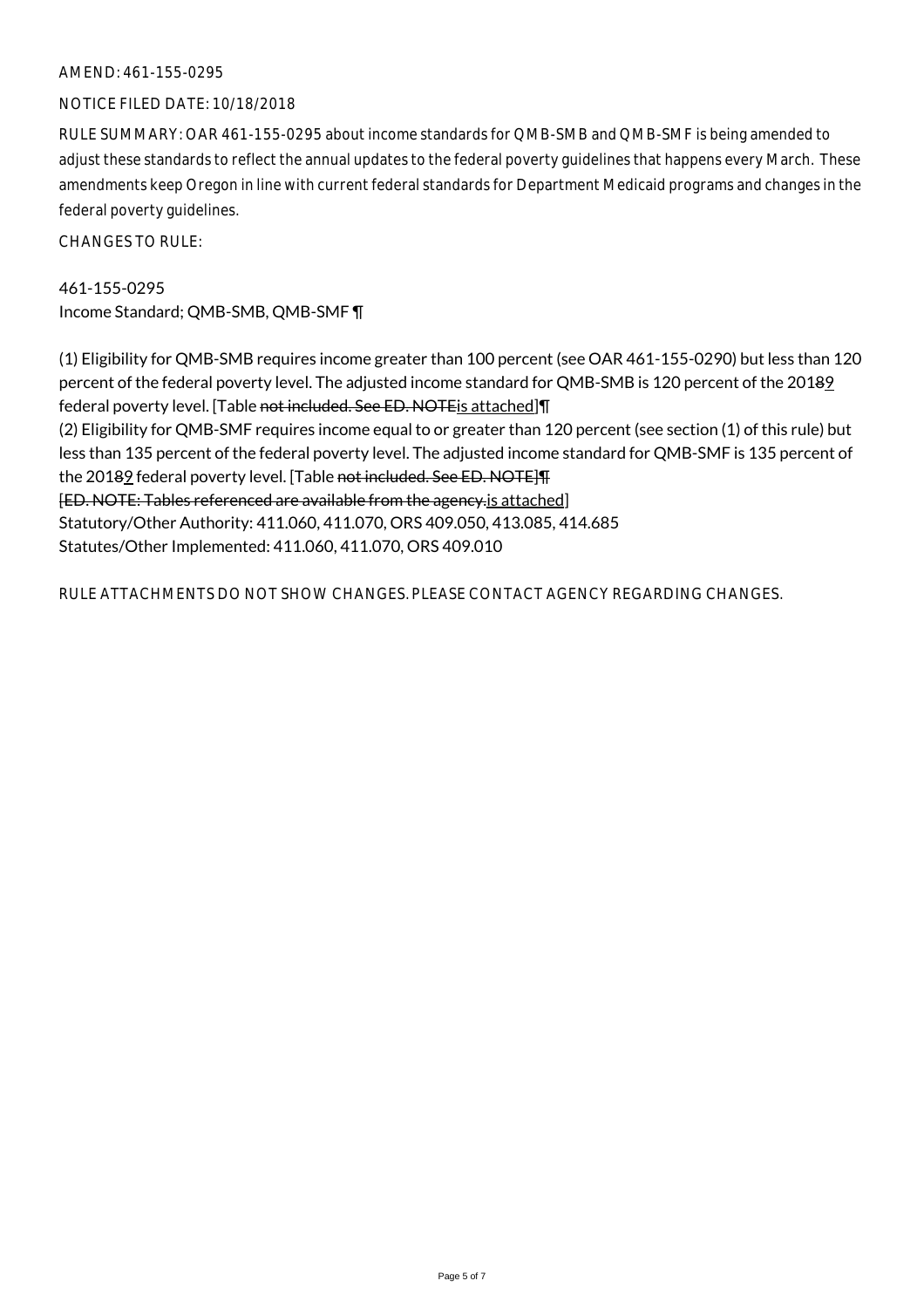# 461-155-0295 Eff. 3-1-19 Income Standard; QMB-SMB, QMB-SMF

- 
- (1) Eligibility for QMB-SMB requires income greater than 100 percent (see OAR 461-155-0290) but less than 120 percent of the federal poverty level. The adjusted income standard for QMB-SMB is 120 percent of the 2019 federal poverty level.

QMB-SMB Adjusted Income Standard (Case Descriptor SMB)

| No. in Need Group      | Amount  |
|------------------------|---------|
| 1                      | \$1,249 |
| 2                      | 1,691   |
| 3                      | 2,133   |
| $\overline{4}$         | 2,575   |
| 5                      | 3,017   |
| 6                      | 3,459   |
| 7                      | 3,901   |
| 8                      | 4,343   |
| 9                      | 4,785   |
| 10                     | 5,227   |
| Each additional person | 442     |

(2) Eligibility for QMB-SMF requires income equal to or greater than 120 percent (see section (1) of this rule) but less than 135 percent of the federal poverty level. The adjusted income standard for QMB-SMF is 135 percent of the 2019 federal poverty level.

> QMB-SMF Adjusted Income Standard (Case Descriptor SMF)

| <u>No. in Need Group</u> | Amount  |
|--------------------------|---------|
| 1                        | \$1,406 |
| 2                        | 1,903   |
| 3                        | 2,400   |
| 4                        | 2,897   |
| 5                        | 3,395   |
| 6                        | 3,892   |
| 7                        | 4,389   |
| 8                        | 4,886   |
| 9                        | 5,384   |